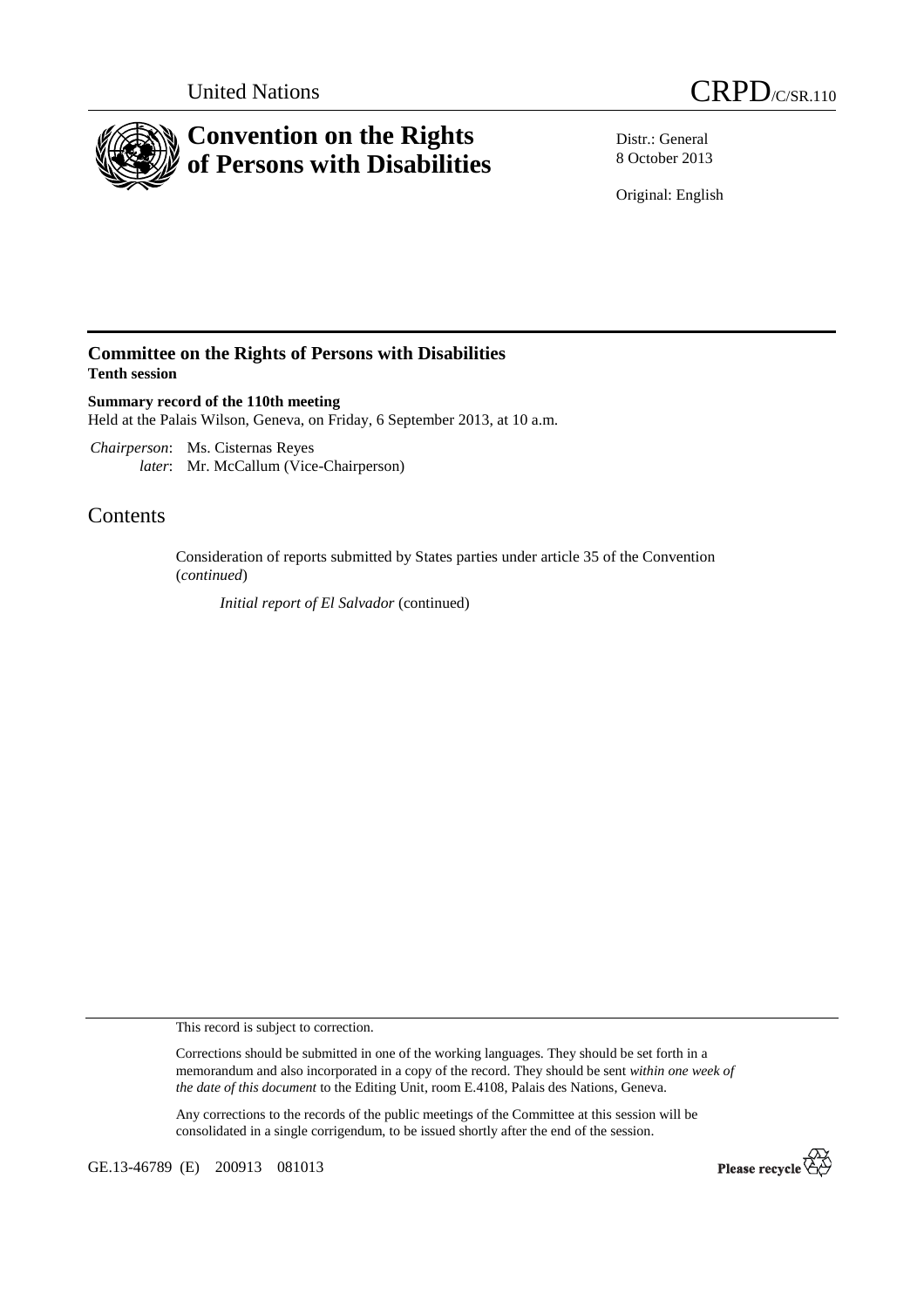*The meeting was called to order at 10.05 a.m.* 

 **Consideration of reports submitted by States parties under article 35 of the Convention** (*continued*)

*Initial report of El Salvador* (continued) (CRPD/C/SLV/1; CRPD/C/SLV/Q/1 and Add.1)

1. *At the invitation of the Chairperson, the delegation of El Salvador took places at the Committee table*.

 *Articles 11–20* 

2. **Ms. Peláez Narváez** said that she would appreciate further information on the prevention and rehabilitation programmes in El Salvador for women with disabilities who had been victims of violence. She also wished to know what strategies had been devised to combat the phenomenon of women and girls being sexually exploited or forced to beg. She asked what steps had been taken to amend article 147 of the Criminal Code, which allowed the involuntary sterilization of women with disabilities, some of whom were sterilized, often without their knowledge, when they sought abortions after being raped. What was being done to prevent sexual violence and prosecute the perpetrators?

3. **Mr. Buntan** asked whether the State party had made its disaster relief programme disability inclusive.

4. **The Chairperson**, speaking in her personal capacity, asked what specific steps had been taken to implement the Brasilia Regulations Regarding Access to Justice for Vulnerable People. She also wished to know what had been done to prevent persons with disabilities from being forced to live on the streets.

5. **Ms. Azucena Mejía** (El Salvador), replying also to questions posed at the previous meeting, said that police officers in El Salvador had to contend with gang violence and insecurity and that, although there had been some reports of police violence against members of the deaf community, such isolated cases were not indicative of a systematic culture of abuse. Nevertheless, the Government had taken a number of measures to prevent such incidents from occurring in future, including the provision of ongoing training for all police officers to raise their awareness of the rights of persons with disabilities.

6. The official status of sign language remained a contentious issue as many deaf persons in El Salvador used the American, as opposed to the Salvadoran, sign-language system. The National Council for Persons with Disabilities would continue to debate the matter and would consult with disabled persons' organizations to ensure that the resulting decision responded as fully as possible to the deaf community's needs.

7. Recent tropical storms had led the Government to put some of its early disaster warning systems for persons with disabilities into practice. Further improvements to the disaster response plans would be made in consultation with disabled persons' organizations, and the Government intended to work closely with the Civil Defence Unit to establish a more comprehensive set of prevention and assistance measures.

8. **Ms. Velásquez de Avilés** (El Salvador) said that women with disabilities continued to be subjected to forced sterilization and involuntary confinement in residential institutions. A few perpetrators of sexual violence had been prosecuted, but more action needed to be taken in order to address the matter fully. Efforts had been made to harmonize article 147 of the Criminal Code with article 12 of the Convention, and disabled persons' organizations would be involved as far as possible in consultations on the transition from a substitute to a supported decision-making model for persons with disabilities.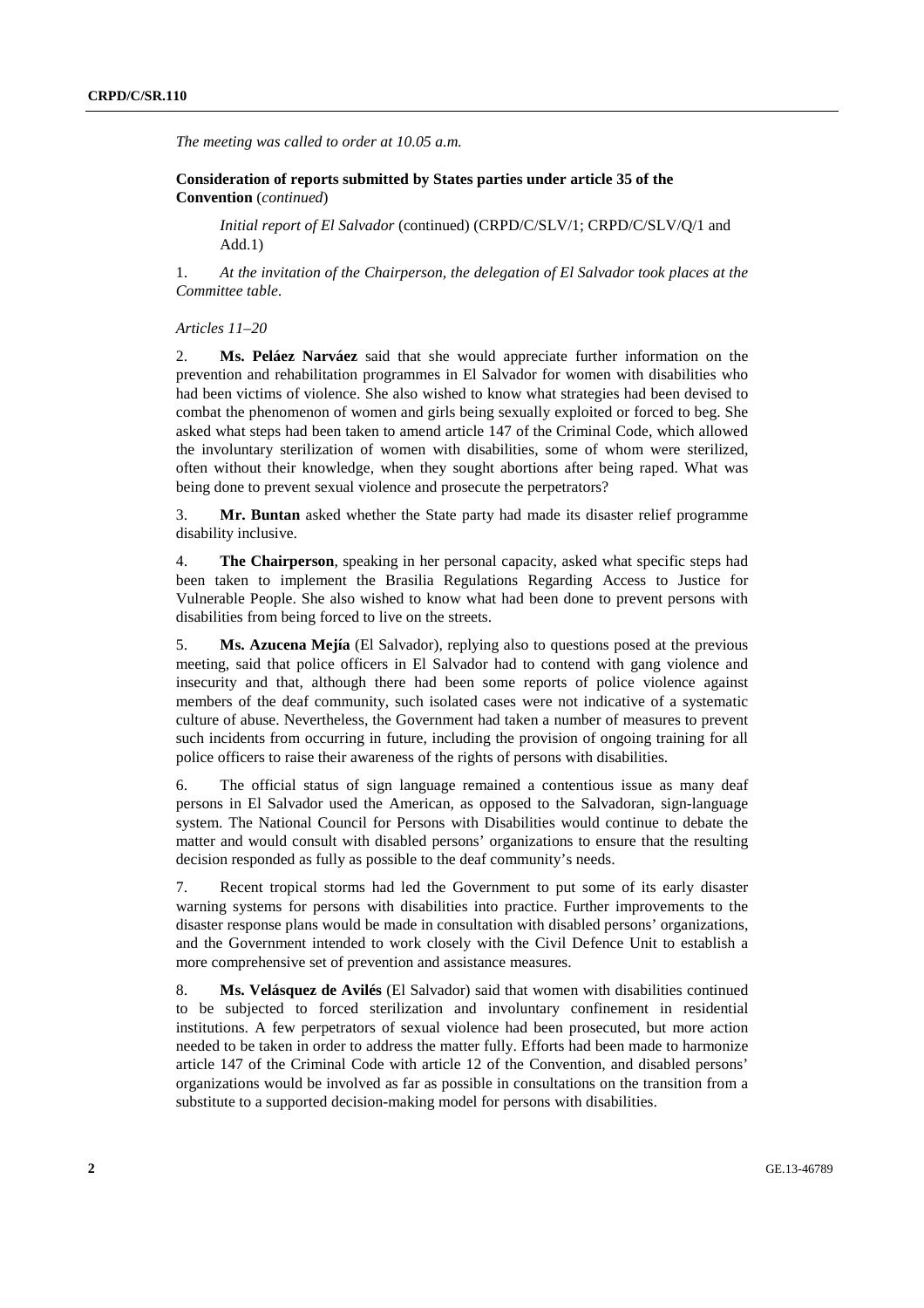9. **Ms. Valle de Cárcamo** (El Salvador) said that hostels in El Salvador had very recently been given guidance manuals on how to support persons with disabilities during natural disasters. A national committee had also been established and a national emergency register designed to ensure persons with disabilities received appropriate assistance during situations of risk.

Pursuant to the Convention against Torture, to which El Salvador was a party, legislative, administrative and judicial measures had been adopted and protection mechanisms put in place to prevent cases of cruel, inhuman or degrading treatment of persons with disabilities. Articles 37 and 38 of the Criminal Code expressly prohibited torture and other cruel, inhuman or degrading treatment or punishment, and any public official who inflicted torture on another person, including a person with a disability, would receive a sentence of 6 to 12 years' imprisonment.

11. Regarding the prevention of abuse or ill-treatment of children and adolescents with disabilities, article 39 of the Criminal Code contained provisions prohibiting the unauthorized use of pharmacological restraints on girls, boys and adolescents, and article 204 provided for a 1- to 3-year prison sentence for persons who abused a minor with disabilities in their care and 15 to 30 days' community service for persons who forced a minor to beg. Since its institution in 2012, the National Council for Children and Adolescents had received a total of 45 complaints of breaches of the rights of children with disabilities, the majority of which related to violations of the right to physical integrity and the right to protection against sexual exploitation, as well as the right to education. The Salvadoran Institute for Child and Adolescent Development had assisted around 78 children and adolescents with disabilities since 2012 under its specialized social inclusion programmes. In addition, the Government had organized a training scheme for professionals responsible for teaching and caring for children with disabilities and had set up regional hostels for girls with disabilities who had been victims of trafficking. A national television campaign to raise awareness of the problem of violence against children with disabilities had been broadcast.

12. The Salvadoran Institute for the Advancement of Women had devised a programme to assist women victims of violence, including women with disabilities, and specialized shelters and rehabilitation programmes with fully qualified staff had been established. Victims of violence also had access to legal advice, psychological therapy and support groups, and the Government had developed technical victim support guidelines.

13. As to accommodation for persons with disabilities, 52 children and adolescents currently received public institutional care and 231 adults with disabilities resided in the Salvadoran Institute for Comprehensive Rehabilitation. Many more persons with disabilities lived in private homes. Every public institution in El Salvador had to carry out a needs-based assessment and design specific activity and treatment plans tailored to each individual resident. Every care worker was also required to meet specific professional standards and a zero-tolerance policy on violence or ill-treatment was in place.

14. **Ms. Azucena Mejía** (El Salvador) said that there were few examples of persons with disabilities living independently in El Salvador and that societal attitudes towards disability would need to change before any real improvements would be seen. Nevertheless, the Government was committed to providing the necessary support to persons with disabilities and their families in order to ensure that all individuals could freely choose and manage their own lives.

15. **Ms. Valle de Cárcamo** (El Salvador) said it was clear that the Government must improve access to justice for persons with disabilities. Steps had already been taken to train judicial staff on the promotion and protection of the rights of persons with disabilities, and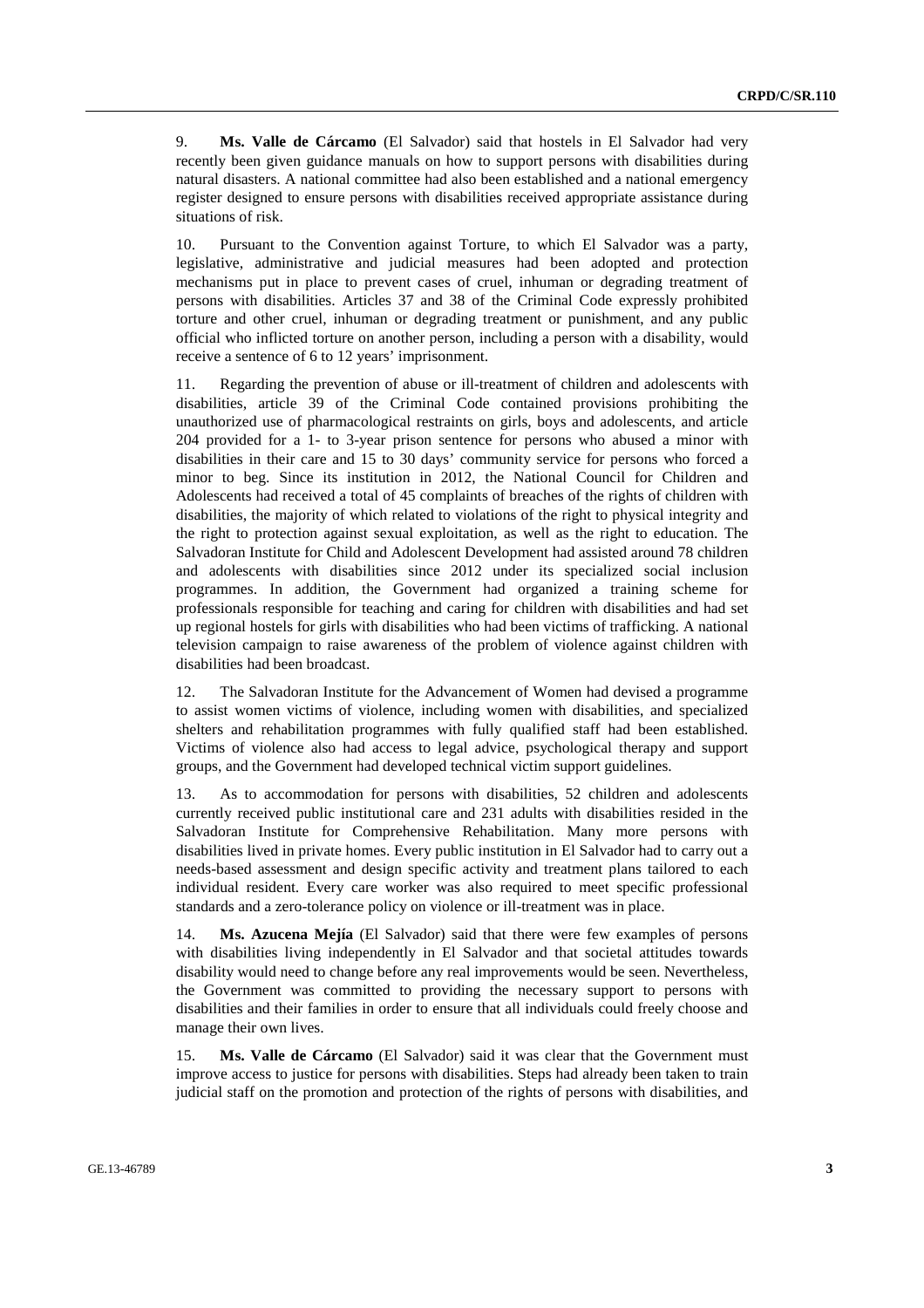conferences had been held on the issues faced by women with disabilities and on labour rights for persons with disabilities.

16. **Mr. García** (El Salvador) reiterated that there had been only isolated instances of deaf persons being mistaken for gang members by police officials owing to their use of sign language closely resembling hand gestures made by the *maras* (gangs). The Government had taken several steps to ensure that such confusion would not occur in future, but it would welcome any further information or assistance from the Committee on how to proceed.

### *Articles 21–33*

17. **Ms. Quan-Chang** asked whether there were plans to establish focal points within the Government and an independent monitoring mechanism to promote the implementation of the Convention pursuant to article 33. She also wished to know how the Government would involve disabled persons' organizations in the monitoring process.

18. El Salvador was a country of origin of migrants, many of whom used dangerous means of transport to reach their end destination. How did the Government ensure that Salvadorans returning to El Salvador with disabilities and injuries suffered while attempting to leave the country were successfully reintegrated into society and received essential rehabilitation services?

19. **Mr. Langvad** asked what initiatives had been introduced to provide persons with disabilities living in remote and rural areas with access to clean drinking water and sanitation facilities. Noting the preferential treatment given to war veterans with disabilities, he asked what steps the Government had taken to ensure that all persons with disabilities, including children with disabilities, had equal access to social protection.

20. Stressing that open employment offered persons with disabilities an important opportunity for inclusion in society, he enquired what specific action had been taken to reduce barriers to mobility so that persons with disabilities could easily travel to their workplaces. He also wished to know why some persons with disabilities had been declared ineligible to vote in El Salvador and how many persons to date had been deprived of their right to vote. Lastly, he sought clarification as to why focal points and an independent monitoring mechanism pursuant to article 33 of the Convention had yet to be established.

21. **Mr. Ríos Espinosa** said that the new law on violence against women made no mention of women with disabilities, yet violence affected them more severely than other women; safe houses and refuges, for example, were not accessible to women with disabilities. The issue related to article 19 and the right to inclusion in the community. He considered it important to establish a body to monitor implementation of the new law.

22. He would like to know whether there had been questions on persons with disabilities in the State party's latest census. If so, had the methodology used been in line with the recommendations of the Washington Group on Disability Statistics? He also wished to know whether account was taken of the rights of persons with disabilities in international cooperation programmes carried out in El Salvador.

23. **Mr. McCallum** asked what percentage of persons with disabilities were employed as compared with the percentage of other Salvadorans and, if sheltered workshops were in operation, how many persons with disabilities worked there. Was it correct to say that in rural areas there was no employment for persons with disabilities? Lastly, he would appreciate more information about government programmes to boost the employment of persons with disabilities, particularly in view of what appeared to be a significant gap in the employment of men and women with disabilities.

24. **Mr. Lovászy** said that the State party was to be congratulated on having a Department of Inclusive Education, which was more than many European countries had.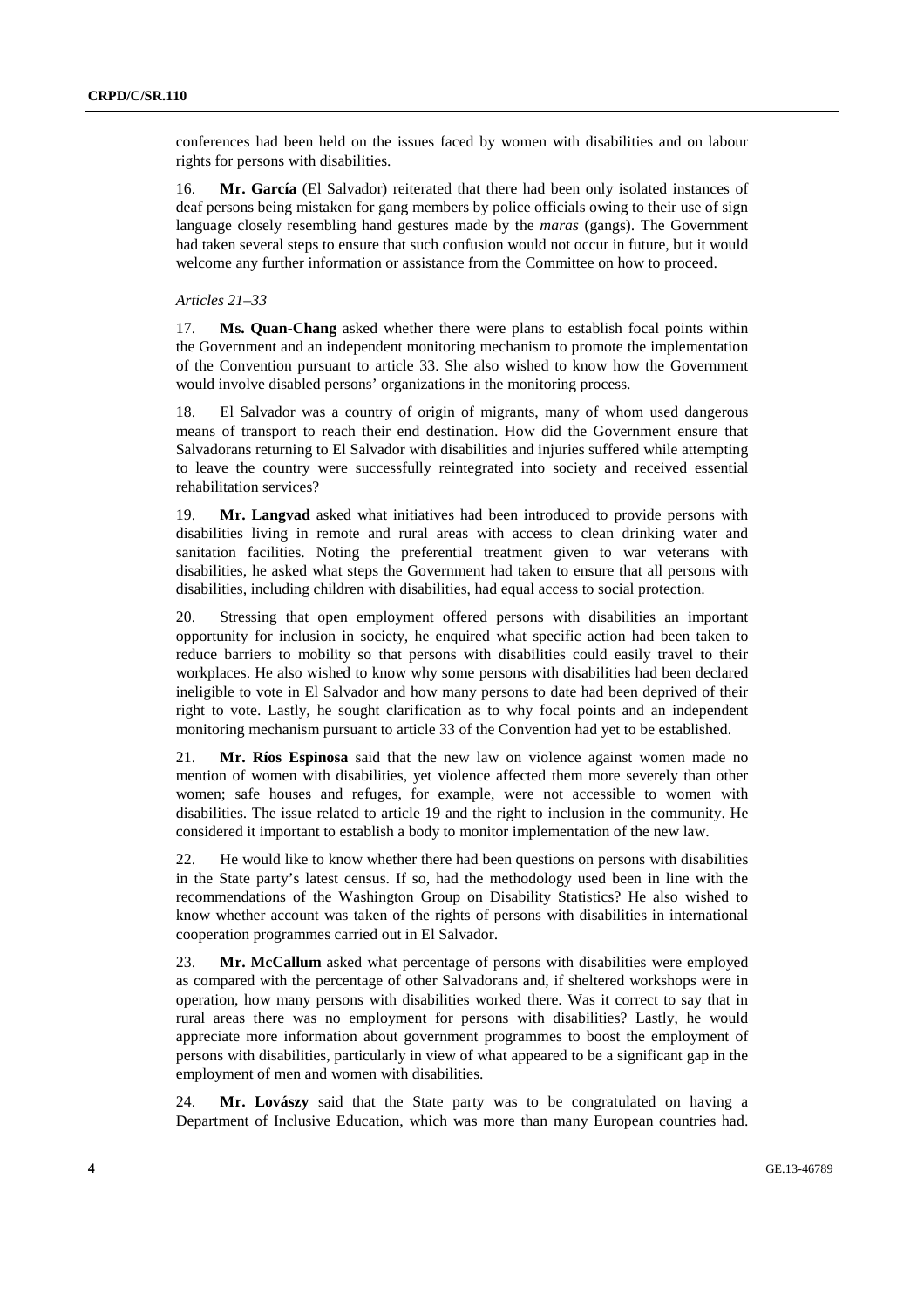There did appear to be problems, however, in providing accessible facilities and buildings in a country with such difficult natural terrain. In addition, with more than 1.5 million students, the 400 teachers receiving training in inclusive education, as mentioned in the State party report (CRPD/C/SLV/1), would probably not be sufficient. Were there any programmes to give full training, and not merely a one-day course, to more teachers?

25. He found it strange that any link should be made between sign language and gang membership. Sign language was not only the natural language of deaf persons, and therefore not criminal, but could also be used in numerous situations even by hearing persons. El Salvador was on the right track in promoting the use of sign language. He wondered what subjects were taught by the deaf teachers referred to in the State party's report.

26. **Mr. Buntan**, referring to training for those responsible for website accessibility, asked whether the State party had any mechanism to monitor whether websites actually became accessible after the training. Concerning inclusive education, he wondered whether the School for the Blind had a specific role to play in the Government's policy initiative in that area or whether it was being reformed to provide different services.

27. He would appreciate clarification of whether the civil society representatives on the National Council for Persons with Disabilities were from national disabled persons' organizations or from organizations providing services to disabled persons. As far as he could gather, half the members of the Council were persons with disabilities. Were they individuals or were they representatives of disabled persons' organizations? It was important for such organizations to be able to act on behalf of persons with disabilities in a more systematic way.

28. **Mr. Babu** said that he would appreciate statistics on the employment of persons with disabilities disaggregated by disability and by sector, public and private. The State party's report mentioned restrictions on the right of persons with disabilities to stand for election. What steps had been taken to correct that situation?

29. **Ms. Peláez Narváez** said that she would like to know what steps had been taken to remove the ban on deaf people marrying from Salvadoran legislation. In the context of the United Nations Educational, Scientific and Cultural Organization (UNESCO) education for all initiative, she wondered what percentage of children with disabilities would be enrolled in school by 2015, bearing in mind the substantial economic assistance being provided to El Salvador in order to achieve that goal.

30. She asked whether there was an advisory council on policies on women and if so, whether women with disabilities were represented on it? In general, how did the State party ensure that women with disabilities were properly represented in consultations on equality policies? Lastly, she wondered whether El Salvador had any plans to accede to the new Marrakesh Treaty to Facilitate Access to Published Works for Persons Who Are Blind, Visually Impaired, or Otherwise Print Disabled.

31. **Mr. Kim** Hyung Shik said that he would appreciate more specific responses to the questions put at the previous meeting on articles 12, 18 and 19, with regard to the exploitation of persons with disabilities and the number of persons in institutions.

32. Regarding article 26, centralization appeared to be a major problem in terms of access to habilitation and rehabilitation services. Community-based rehabilitation had figured extensively in the delegation's introductory statement at the previous meeting, yet there was no mention of it in the State party's report, and he wondered what other plans there were to decentralize such services. Could the delegation also elaborate further on the question of social and vocational rehabilitation?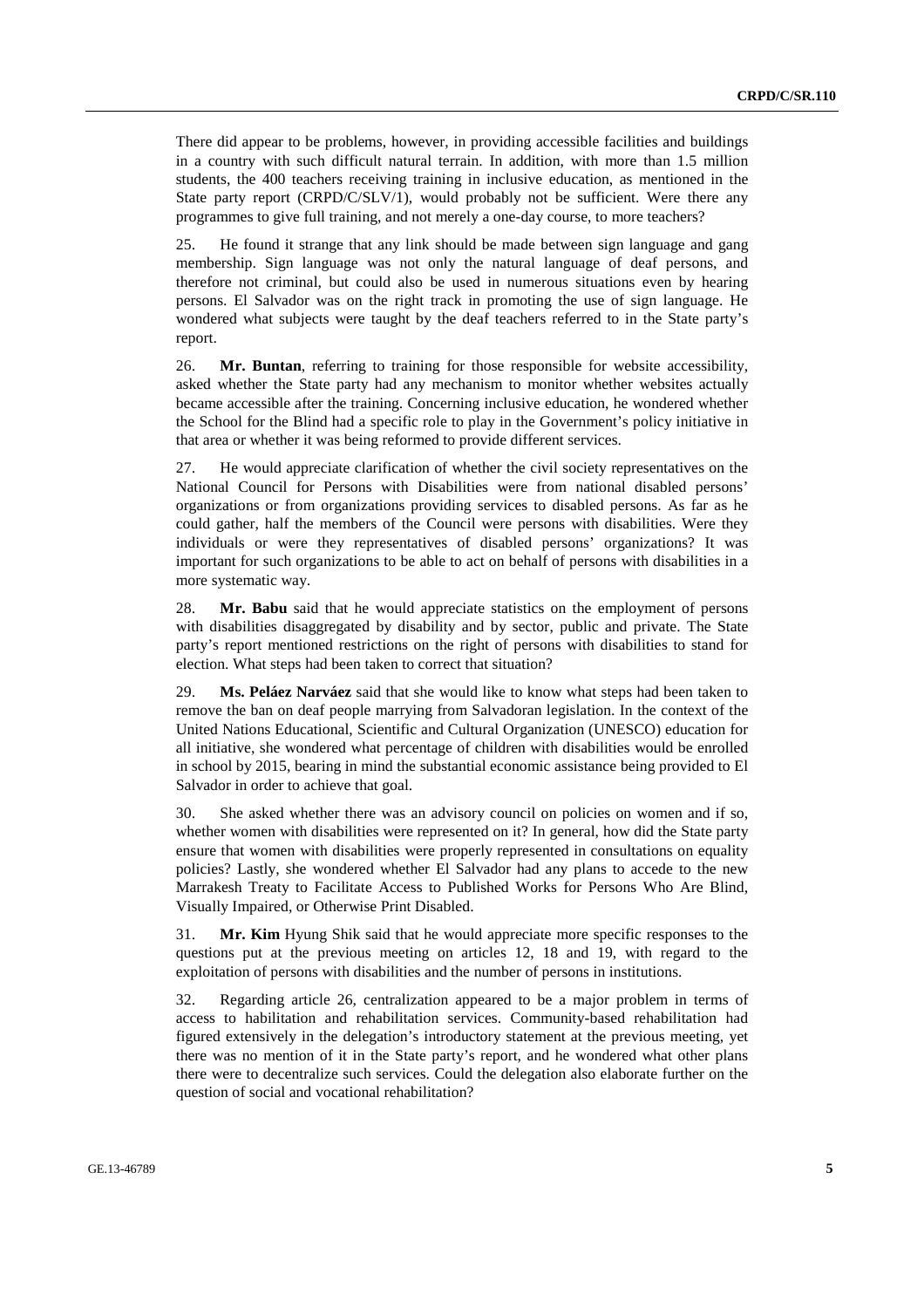33. The report mentioned that most people with disabilities were in a precarious financial situation and also recognized that, owing to limited educational opportunities, they could not be guaranteed an adequate standard of living. He wondered how the State party intended to deal with those two problems.

#### 34. *Mr. McCallum, Vice-Chairperson, took the Chair.*

35. **Mr. Ben Lallahom** asked what measures the State party was taking to bring the Family Code into line with the Convention. What medium- and long-term measures were being taken to adopt the principle of inclusive schooling? Lastly, what was the situation of autistic children in El Salvador?

36. **Mr. Tatić**, referring to the previous day's discussions, said that it was still not clear what legal remedies were available to those whose rights under the Equal Opportunities for Persons with Disabilities Act were violated.

37. There was a link between articles 24 and 27 of the Convention: without quality education, persons with disabilities could not find employment. He would therefore like to hear more about the links between education and the demands of the open labour market in the State party, in particular whether persons with disabilities were able to get training and education for vacancies advertised by potential employers. Lastly, with regard to article 30, on participation in cultural life, and notably tourism, he wondered what facilities — public transport, hotels, and information in accessible formats, for example — were available for tourists with disabilities who might wish to visit El Salvador.

#### *The meeting was suspended at noon and resumed at 12.20 p.m.*

38. **Mr. García** (El Salvador) said that an observatory for persons with disabilities was to be set up under the new national policy being developed by the National Council for Persons with Disabilities. The observatory would monitor and evaluate the implementation of the Convention.

39. Persons who, as a result of misfortune of various kinds, became persons with disabilities while attempting to reach the United States were eligible for special assistance under a memorandum of understanding concluded with Mexico. The memorandum of understanding also covered access to health services for persons with disabilities in transit situations. Migrants who were repatriated to El Salvador were entitled to assistance under the Welcome Home programme referred to in the annex to the report.

40. There was more than 80 per cent coverage of water and sanitation services in El Salvador, and poorer families enjoyed subsidized tariffs. However, there were no specific programmes promoting access to those services for persons with disabilities. His delegation had taken note of the Committee's comments in that regard.

41. Concerning the restrictions in electoral law on the eligibility of persons with disabilities to run for office, the article in question had been repealed in 2011, except insofar as it referred to "*enajenados mentales*" (mentally disturbed persons). As to the accessibility of polling stations, although some initiatives had been taken to guarantee access for persons with disabilities, further progress was needed, particularly as schools were often used for elections and they were not always very accessible. Voters with visual impairments were provided with special kits and ballot papers. Special provision was already made for those with poor mobility, and in the February 2014 elections it would be possible for the first time to vote from home.

42. **Ms. Azucena Mejía** (El Salvador) said that the data provided on education were initial data, since it was only during the current Government's period of office that real discussion of educational reform had started. Many of the inclusive education programmes, for example Education for All Children with Visual Impairment (EFA-VI), were described